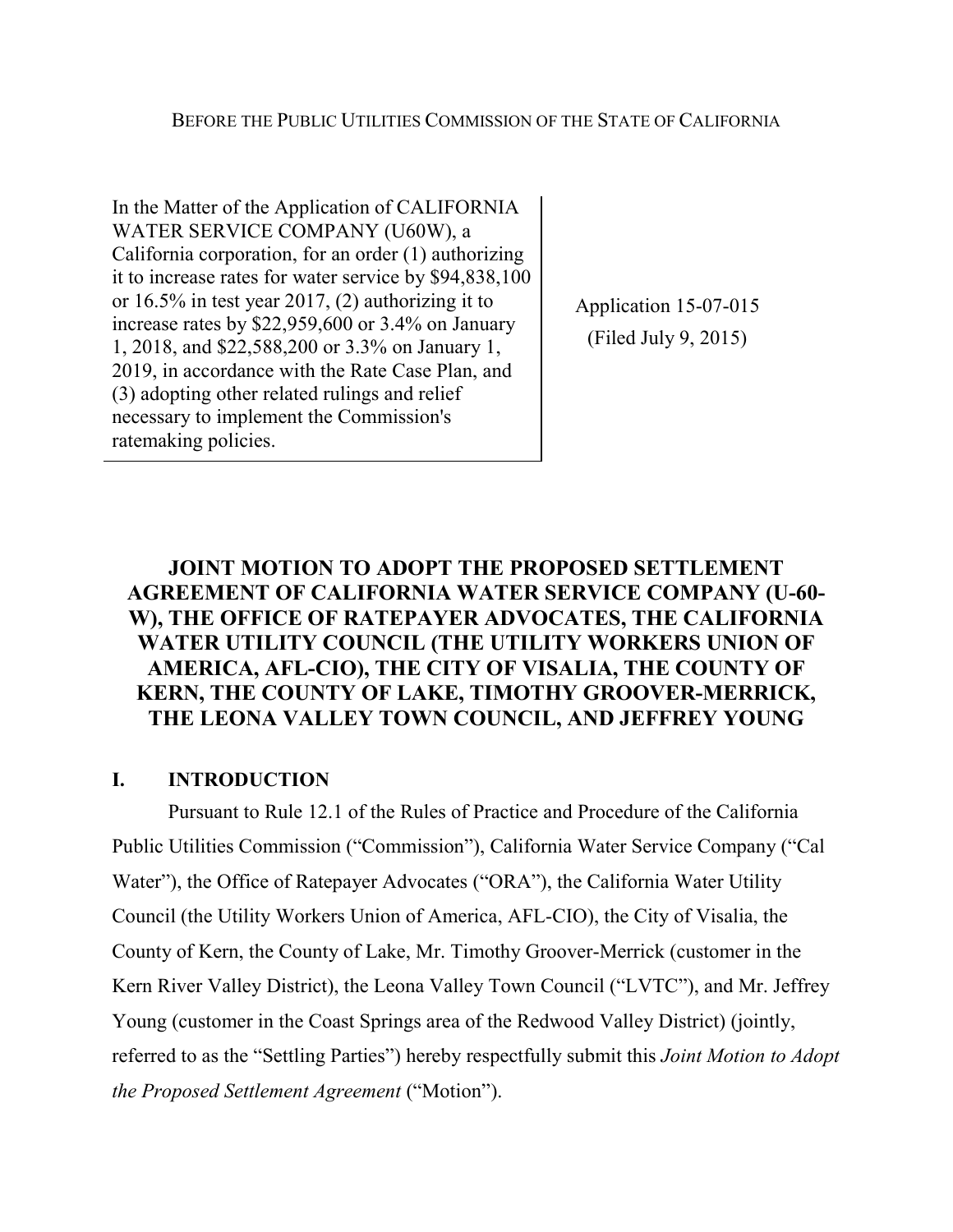# **A. SUMMARY OF THE SETTLING PARTIES' SUPPORT OF THE SETTLEMENT AGREEMENT**

- Cal Water fully supports the Settlement Agreement in its entirety.
- ORA fully supports the Settlement Agreement in its entirety.
- The California Water Utility Council the Utility Workers Union of America, AFL-CIO ("CWUC") (representing approximately 665 operations, construction, maintenance, and clerical employees of Cal Water). The CWUC supports the portions of this Agreement relating to employee wages, the pension plan,  $401(k)$ , and employee "on-call" premiums.
- The City of Visalia (located in the Visalia District). It is the Parties' understanding that staff is recommending that the City of Visalia generally support this Agreement, but not the rate increase proposed for the Visalia District under the Agreement. This recommendation must be brought before the governing body of the City of Visalia.
- The County of Kern (for ratepayers in the Kern River Valley and Bakersfield Districts). It is the Parties' understanding that staff is recommending that the County of Kern generally support this Agreement, but not the rate increase proposed for the Kern River Valley and Bakersfield Districts under the Agreement. This recommendation must be brought before the governing body of the County of Kern.
- Mr. Timothy Groover-Merrick (customer in the Kern River Valley District). Mr. Groover-Merrick generally supports this Agreement but does not support the rate increase proposed for the Kern River Valley District under the Agreement.
- The Leona Valley Town Council ("LVTC") (for customers located in the separately-tariffed Leona Valley area in the Antelope Valley District). LVTC supports the portions of this Agreement relating to affordability, consolidation, main replacement, and issues specific to Leona Valley.
- Mr. Jeffrey Young (customer in the Coast Springs area of the Redwood Valley District) supports the portions of this Agreement relating to affordability, consolidation, main replacement, and issues specific to Coast Springs.
- In addition, the County of Lake ("Lake County") (for ratepayers in portions of the Lucerne ratemaking areas of the Redwood Valley District). The County of Lake actively participated in confidential settlement discussions on certain issues, and it is the Parties' understanding that this proposed Settlement Agreement will soon be brought before the governing body of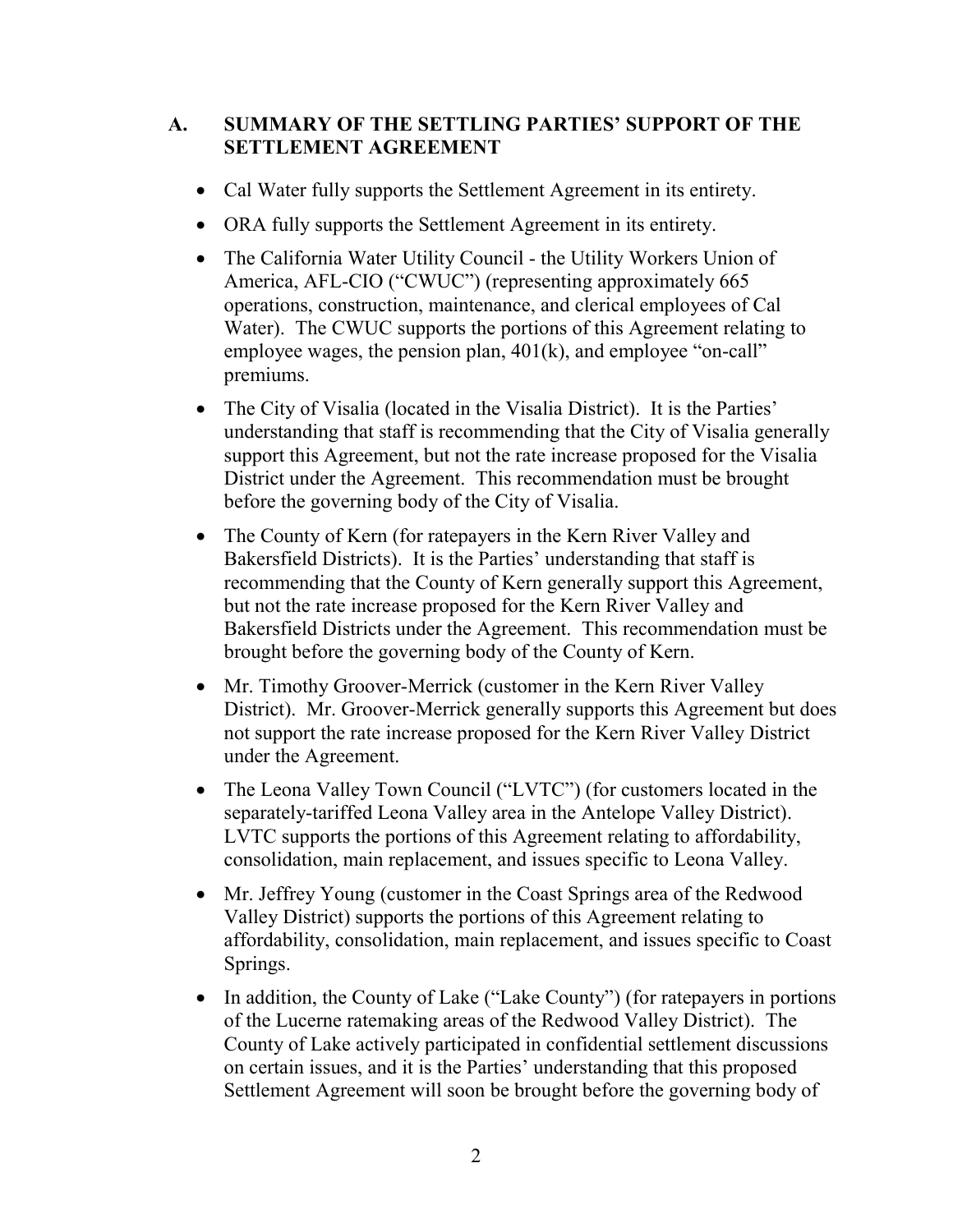the County of Lake, and the official outcome will be conveyed to the service list.

Based on the information provided below and elsewhere in the record, the Settling Parties jointly move that the Commission issue an order adopting the proposed Settlement Agreement they have negotiated and entered into resolving most of the outstanding issues that are currently before the Commission in Application ("A.") 15-07- 015.

The Settling Parties have worked closely together to reach mutually agreeable positions on numerous issues in dispute in this proceeding. Settlement negotiations commenced on May 3, 2016 and continued up to the filing of this Motion, and the attached proposed Settlement Agreement is the result of the Settling Parties' efforts. A copy of the proposed Settlement Agreement is attached as Exhibit A to this Motion.

The Settling Parties represent to the Commission as follows: (1) that the Settlement Agreement commands the sponsorship of the Settling Parties; (2) that the Settling Parties are fairly representative of the affected interests; (3) that no terms of the Settlement Agreement contravene any statutory provision or any decision of the Commission; (4) that the Settlement Agreement, together with the record in the proceeding, conveys to the Commission sufficient information to permit the Commission to discharge its regulatory obligations on the issues addressed by the Settlement Agreement; and (5) that the Settlement Agreement is reasonable in light of the entire record and in the public interest, and it fulfills the criteria that the Commission requires for approval of such a settlement. Therefore, the Settling Parties respectfully request that the Commission grant this motion and adopt the proposed Settlement Agreement.

### **II. PROCEDURAL HISTORY**

Cal Water filed its General Rate Case ("GRC") A.15-07-015 along with its opening testimony on July 9, 2015 pursuant to Decision ("D.") 07-05-062 ("Rate Case Plan"), seeking an order (1) authorizing it to increase rates for water service by  $$94,838,100$  or  $16.5\%$  in test year 2017, (2) authorizing it to increase rates by

3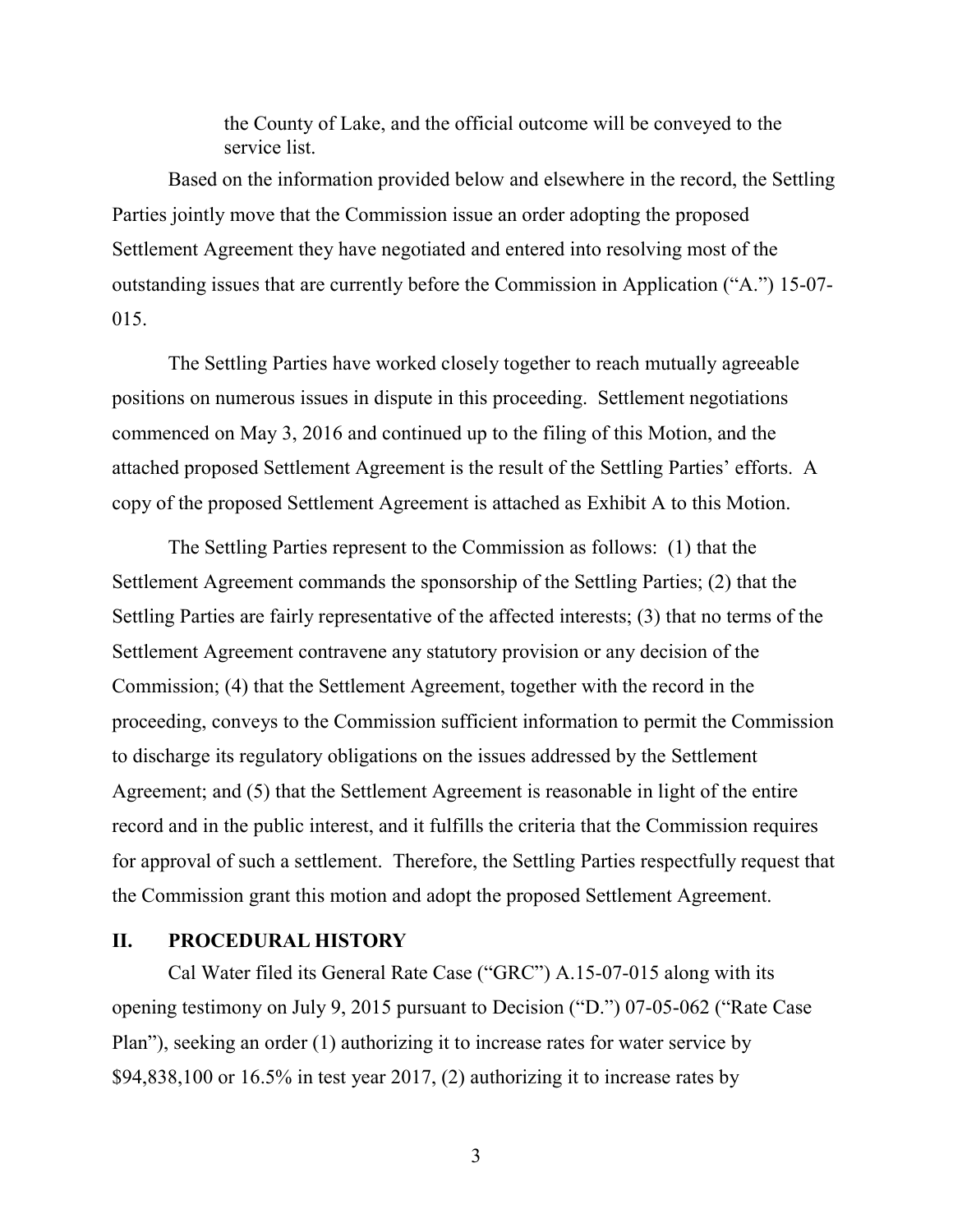\$22,959,600 or 3.4% on January 1, 2018, and \$22,588,200 or 3.3% on January 1, 2019, and several special requests. On February 17, 2016, ORA filed a motion requesting extension of time to serve testimony. The Motion was granted by Administrative Law Judge ("ALJ") Jeanne McKinney on February 19, 2016.<sup>1</sup> ORA served its report on March 2, 2016. Testimony was also submitted by the following intervenors with the exception of Mr. Groover-Merrick (Kern River Valley) on March 18, 2016: the City of Visalia, LVTC, the City of Bakersfield, the County of Kern, the County of Lake, and Mr. Young (Redwood Valley District). Mr. Groover-Merrick served his opening testimony on March 24, 2016.<sup>2</sup> Cal Water and Mr. Young served rebuttal testimonies on April 28, 2016.

A Prehearing Conference was held on September 21, 2015 at 9:00 a.m. at the Commission's headquarters located in San Francisco, California. An informational workshop was held on February 10, 2016 at 10:00 a.m. at the Commission's headquarters.<sup>3</sup> Public Participation Hearings ("PPHs") were held on March 22, 2016 at 6:30 p.m. in the City of Bakersfield, California; on March 23, 2016 at 4:00 p.m. in the City of Lake Isabella; on March 24, 2016 at 5:00 p.m. in the City of Palmdale, California; on April 26, 2016 at 6 p.m. in the City of Chico, California; April 27, 2016 at 6:30 p.m. in Marysville, California; April 28, 2016 at 6:00 p.m. in the City of Dixon, California; August 23, 2016 at 6:00 pm at Guerneville, California; and August 25, 2016 at 1:00 p.m. and 6:00 p.m. at Lucerne, California.<sup>4</sup> A telephonic Status Conference was held on July

 $1 \text{ E-mail}$  Ruling of ALJ McKinney dated February 19, 2016 changed the due date for the parties' testimonies to the following: ORA's testimony was due on March 2, 2016; Intervenors' testimony was due on March 18, 2016, and Cal Water's rebuttal testimony was due on April 28, 2016.

 $2^2$  E-mail Ruling of ALJ McKinney dated April 1, 2016 granted Timothy Groover-Merrick's motion for extension of time to serve opening testimony providing a new due date of March 25, 2016.

 $3 \text{ A}$  telephonic conference line was provided for parties that were not able to attend the workshop in person.

 $4$  Additional PPHs are scheduled on the following dates at the specified locations: (1) September 6, 2016 at 6:00 p.m. at Montebello, California; (2) September 7, 2016 at 6:00 p.m. at West Lake Village, California; (3) September 8, 2016 at 6:00 p.m. at Visalia, California; and (4) September 14 at 6:00 p.m. at King City, California. *See Administrative Law Judge's Ruling Setting Public Participation Hearings* dated August 22, 2016.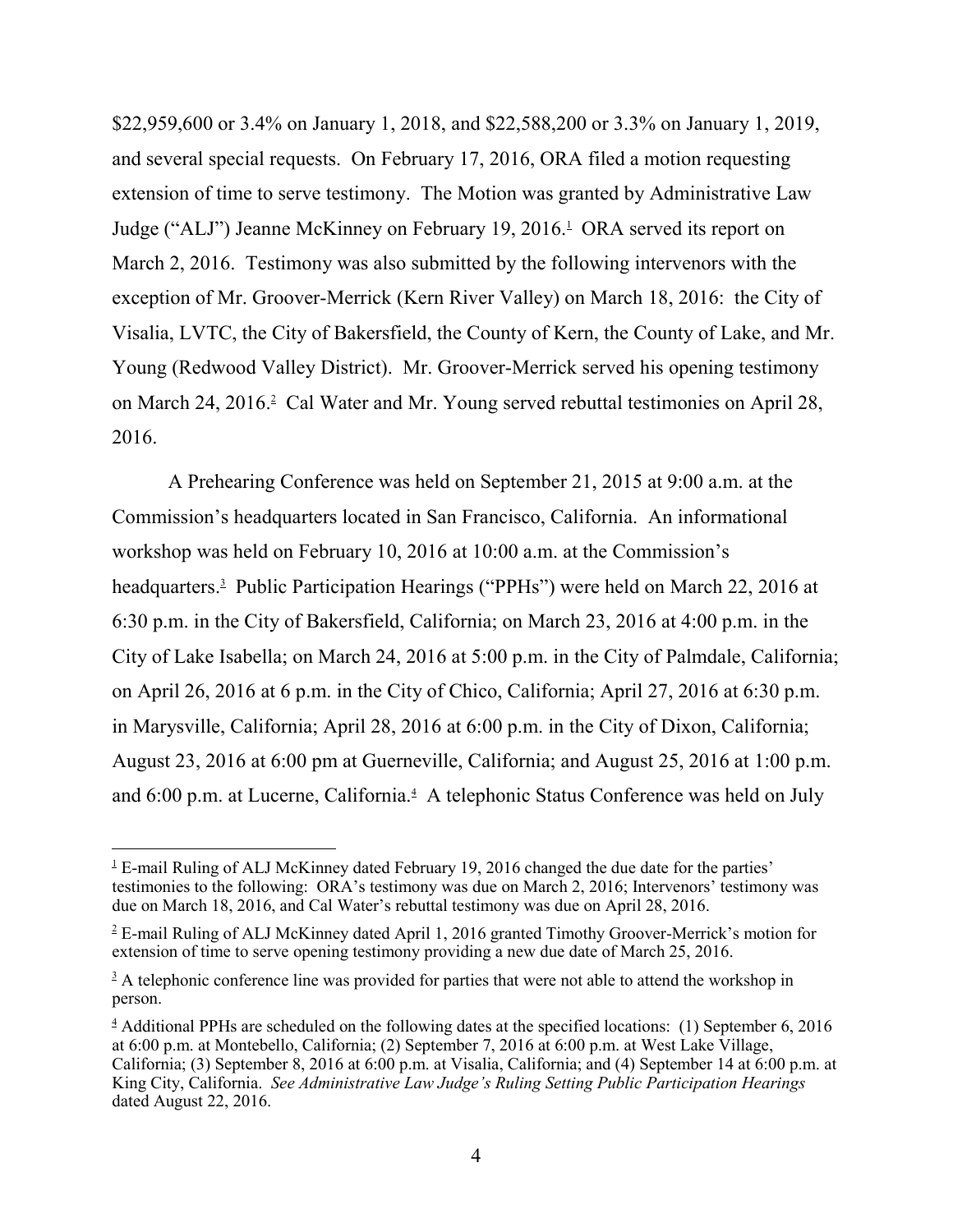6, 2016 at 10:30 a.m. with ALJs Jeanne McKinney and Dan Burcham.<sup>5</sup> An Evidentiary Hearing was held on July 18, 2016. A telephonic status conference was held on August 17, 2016 at 10:00 a.m. in which the remaining schedule for the filing of this Motion and proposed Settlement Agreement and briefing schedule was established.<sup>6</sup>

Pursuant to Rule 12.1(b), the Settling Parties convened settlement conferences beginning on May 3, 2016, with notice and opportunity to participate provided to all interested persons. The following representatives of the parties were in attendance for the May 3, 2016 settlement conference and for various settlement conferences that followed: Cal Water, ORA, City of Bakersfield, City of Visalia, Lake County, LVTC, County of Kern, Mr. Young, CWUC, City of Chico<sup>2</sup> and Mr. Groover-Merrick. The proposed Settlement Agreement was executed by the Settling Parties on September 2, 2016.

# **III. ISSUES RESOLVED BY THE PROPOSED SETTLEMENT AGREEMENT**

The proposed Settlement Agreement reasonably represents all affected interests and resolves the following issues listed in the January 7, 2016 Scoping Memo in this proceeding: $8$ 

### **A. The just and reasonable test year 2017 revenue requirements.**

Cal Water's application proposed to increase test year 2017 revenue requirements by \$94.8 million or 16.5%, while ORA recommended \$20.4 million or 3.5%. The Settlement Agreement reflects an overall increase in Test Year 2017 revenue requirement of \$44.97 million or 7.5%. Attachment 1 of the Settlement Agreement presents the Summary of Earnings tables for each district.

 $\frac{5}{2}$  During the July 6, 2016 telephonic status conference, ALJ McKinney notified the parties that ALJ Dan Burcham would also be presiding over the case going forward.

<sup>6</sup> *See* Status Conference Transcript, vol. 8.

<sup>&</sup>lt;sup>7</sup> The City of Chico participated in the May 3, 2016 settlement conference call but did not participate in subsequent settlement discussions.

<sup>8</sup> *See* Scoping Memo at 10-16.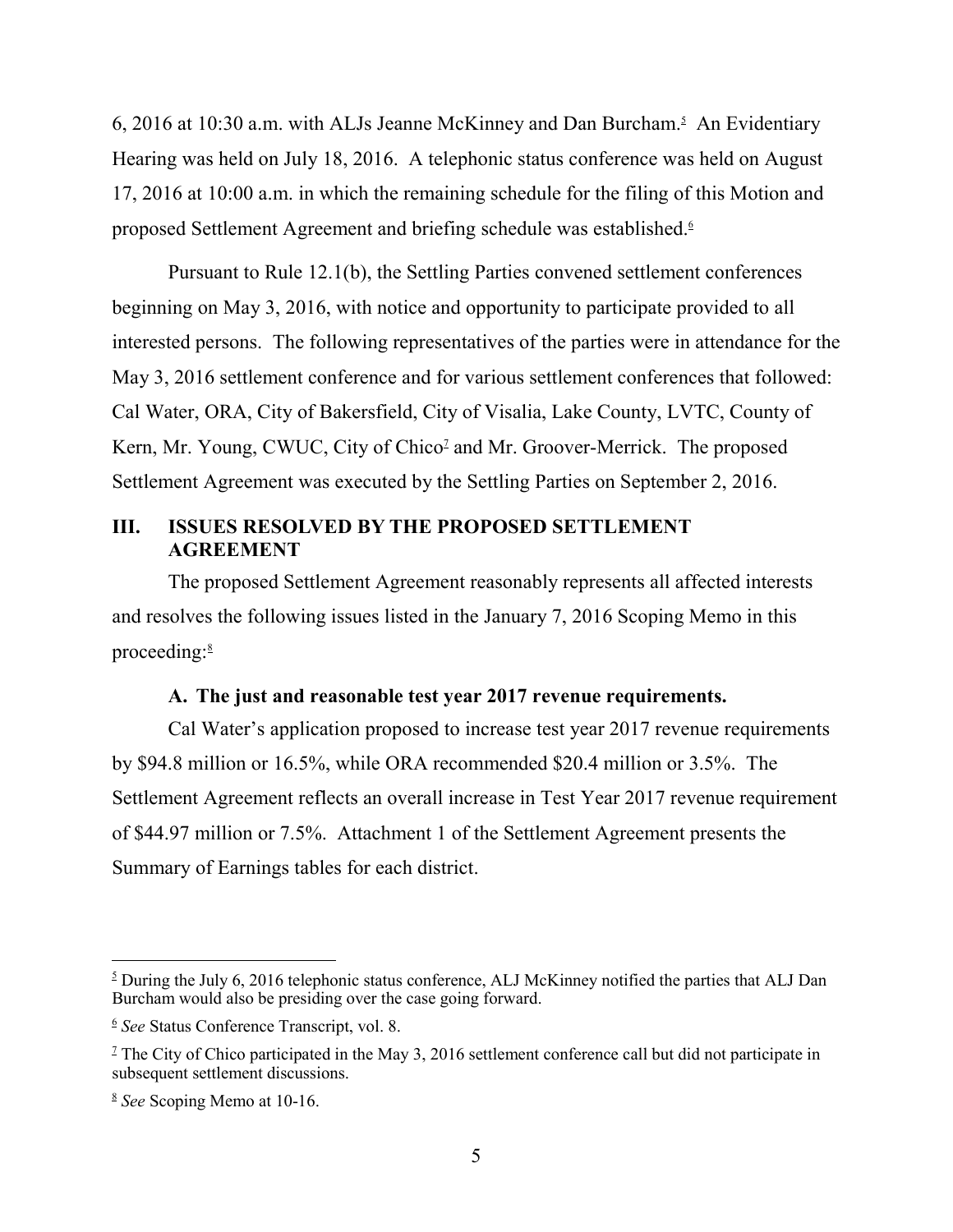#### **1. Expenses**

The Settlement Agreement resolves all operation and maintenance costs, administrative and general expenses, payroll expenses, pension and benefits, insurance costs, and conservation expenses. For example, the settlement includes a \$6.2 million reduction in payroll and benefit expenses from Cal Water's original request, and excludes the Supplemental Executive Retirement Plan costs from the Pension Cost Balancing Account 3. This reduction outlined in the Settlement Agreement reasonably balances Cal Water's need to attract and retain competent and high performing individuals and also maintain reliable water services with the need to ensure that rates are affordable for ratepayers.

### **2. Capital Investment**

The Settlement Agreement also resolves various plant issues by ensuring that only those capital expenditures that are deemed reasonable and necessary within the time frame covered by this rate proceeding are authorized. The capital budgets agreed to in the Settlement Agreement are lower than originally requested by Cal Water. The settlement addressed programmatic expenditures (such as the main replacement program)  $9$  and district-level project requests.  $10$  The proposed capital budgets and associated capital programs and projects as outlined in the Settlement Agreement will allow Cal Water to provide safe and reliable water service.

#### **3. Rate Base**

In recognition of the large carry-over project totals proposed by Cal Water, the Settlement Agreement includes a rate base carry-forward reduction of \$89.6 million in 2016 that will serve to reduce Cal Water's revenue requirement for the years 2017 through 2019. Attachment 2 of the Settlement Agreement presents test year 2017 rate base amounts, by district, that reflect the \$89.6 million adjustment and estimated plant additions corresponding to the settled capital expenditures.

 $9$ <sup>9</sup> Exhibit A (Settlement Agreement) of this motion, Chapter  $12$  – Global Plant Issues.

 $\frac{10}{10}$  *Id.*, Chapters 13 to 37 – Customer Support Services and District-Specific Capital Budgets.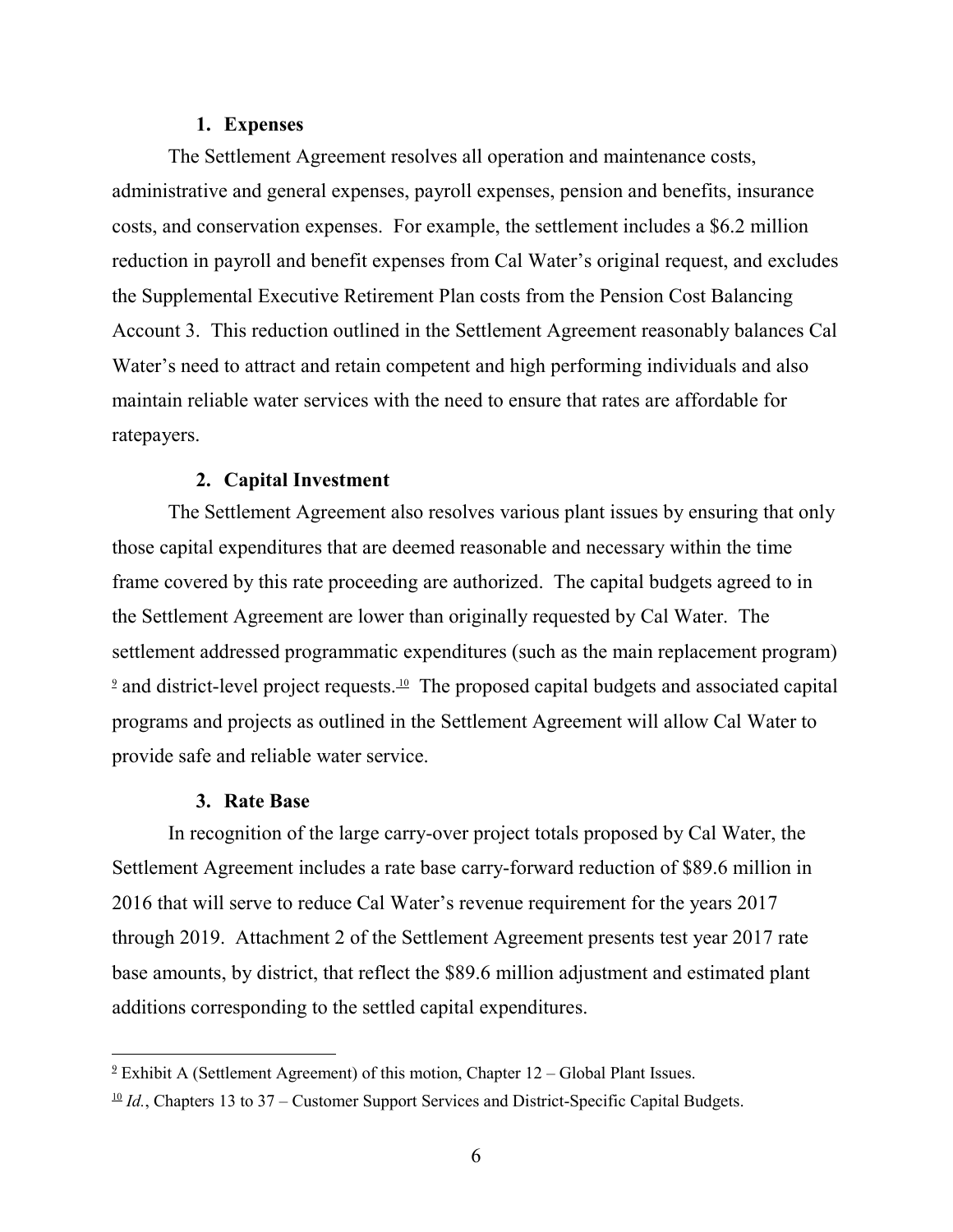#### **B. Cal Water's Special Requests (1 through 21):**

#### **1. Special Request: Affordability and District Consolidation.**

The Settlement Agreement resulted from numerous discussions and in depth consideration of proposals in order to ensure that rates remain affordable for all ratepayers while balancing the benefits and disadvantages to Cal Water's proposed consolidations. The Settlement fully consolidates the Monterey Region (Salinas and King City Districts) and the Los Angeles County Region (Palos Verdes and Antelope Valley Districts). The Settlement effectuates a transitional consolidation for the Bay Area Region (Redwood Valley<sup>11</sup> and Bayshore Districts) where full consolidation will be achieved in a future GRC to reduce the impact of the consolidation on the Bayshore District. The Settlement Agreement states that there will be no consolidation for the Kern County Region (Bakersfield and Kern River Valley Districts) and the Northern Area Region (Chico, Oroville, Willows, and Marysville Districts) in this rate case period.

#### **a. Modification to the Region Consolidation Settlement**

There are several PPHs that are scheduled to occur after the filing of the proposed Settlement Agreement and the Settlement Agreement provides that customers in the affected regions should be given adequate notice and opportunity to voice their opinion regarding the consolidation portion of the Settlement Agreement. Therefore, Cal Water agrees to provide communication to the affected regional customers in the Monterey Region, Bayshore District, and Palos Verdes informing them of the bill impacts before upcoming PPHs /Informal Meetings. In addition, because there is no formal PPH currently scheduled for the Palos Verdes District in this rate case, Cal Water and ORA agree to host an Informal Meeting for that District to explain the proposed Los Angeles County regional consolidation. Cal Water agrees to provide communication to customers in the Redwood District within 90 days after the filing date for this Settlement Agreement.

 $\frac{11}{11}$  Currently consisting of three ratemaking areas: Coast Springs, Lucerne, and Unified.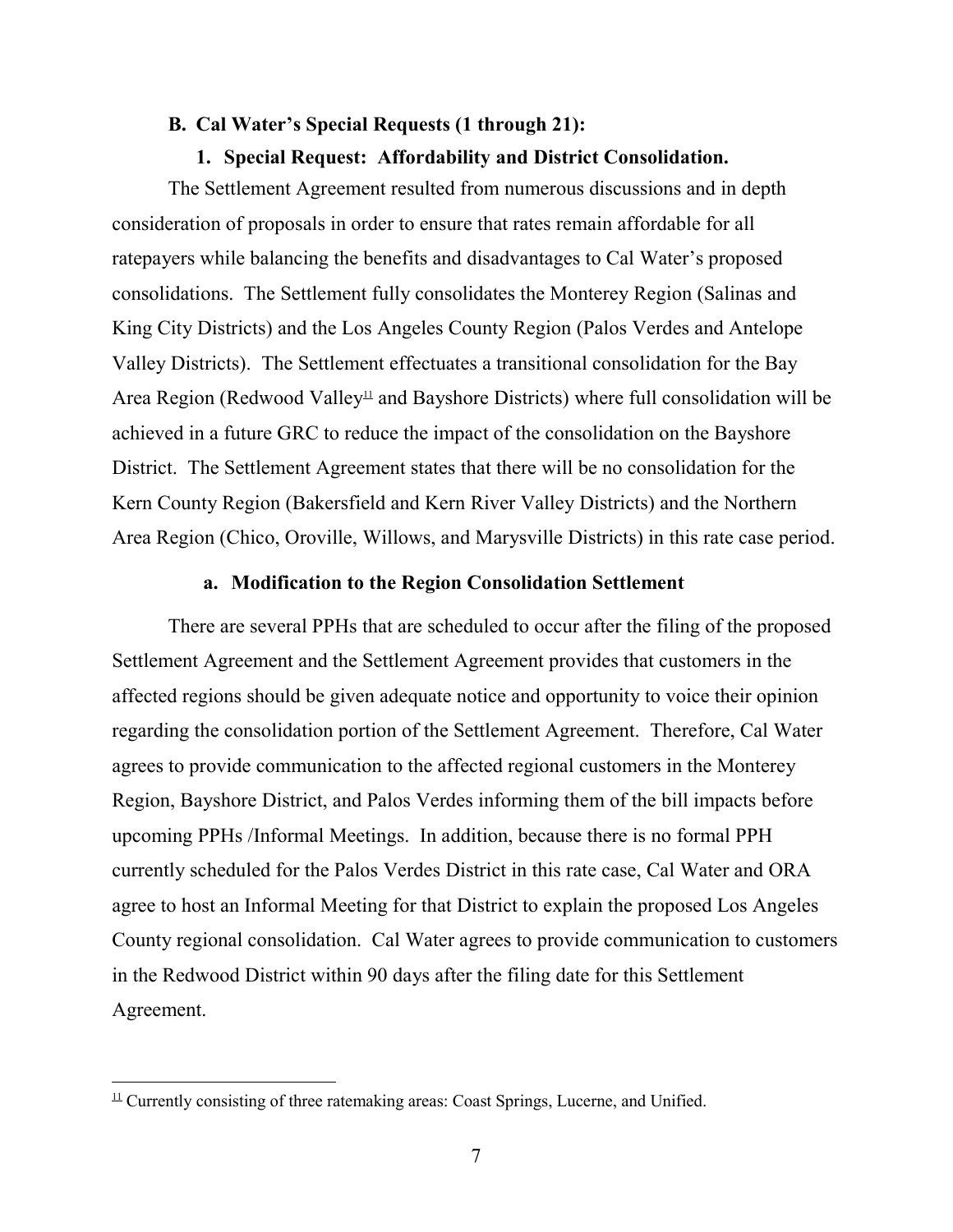The Settlement Agreement allows the parties to revisit or terminate the regional consolidation section of the Settlement, dependent upon customer feedback at PPHs or through other means, and also allows the parties to propose alternative consolidation and/or rate design approaches or terminate the consolidation section of the Settlement Agreement if final customer impact estimates are higher than Cal Water's customer notices for this GRC application. Any modification of this section of the Settlement Agreement is subject to Commission approval prior to implementation.

# **2. Special Request: Phasing out the Rate Support Fund ("RSF") Program.**

The Settlement discontinues the RSF in the Antelope Valley District, $\frac{12}{2}$  modifies the RSF in the Kern River Valley District, and temporarily continues RSF funding for the Redwood Valley District during the transitional consolidation. All customers will be assessed an RSF surcharge, except for Low Income Ratepayer Assistance ("LIRA") customers in an RSF area<sup>13</sup> and fire protection service customers, which are the same exclusions as exist currently. The RSF calculation methodology remains the same as currently approved by the Commission. However, the Discounted RSF Quantity Rate is updated to \$5.28 per one hundred cubic feet to correspond to the updated system-wide average rate. Cal Water agrees to notify affected regional customers of the bill impacts.

### **3. Special Request: Remove Cap on LIRA Benefits.**

The Settlement retains the overall benefit methodology that provides a discount of 50% of the 5/8" residential service charge. In addition, the Settlement Agreement increases the cap on the monthly benefit to \$48 for all districts for this GRC cycle.

### **4. Special Request: Monthly Cross-Connection Fee.**

The Settlement Agreement includes a Cross-Connection Control Manager's salary of \$125,000 in Customer Support Services payroll expense for 2017 because all

 $12$  Currently, RSF credits are provided to the Leona Valley and Fremont Valley/Lake Hughes tariff areas, but not the Lancaster tariff area.

 $\frac{13}{2}$  Under the Agreement, the Kern River Valley District is the only remaining district eligible to receive the Discounted RSF Quantity Rate on their bills for the first 10 CCF of usage.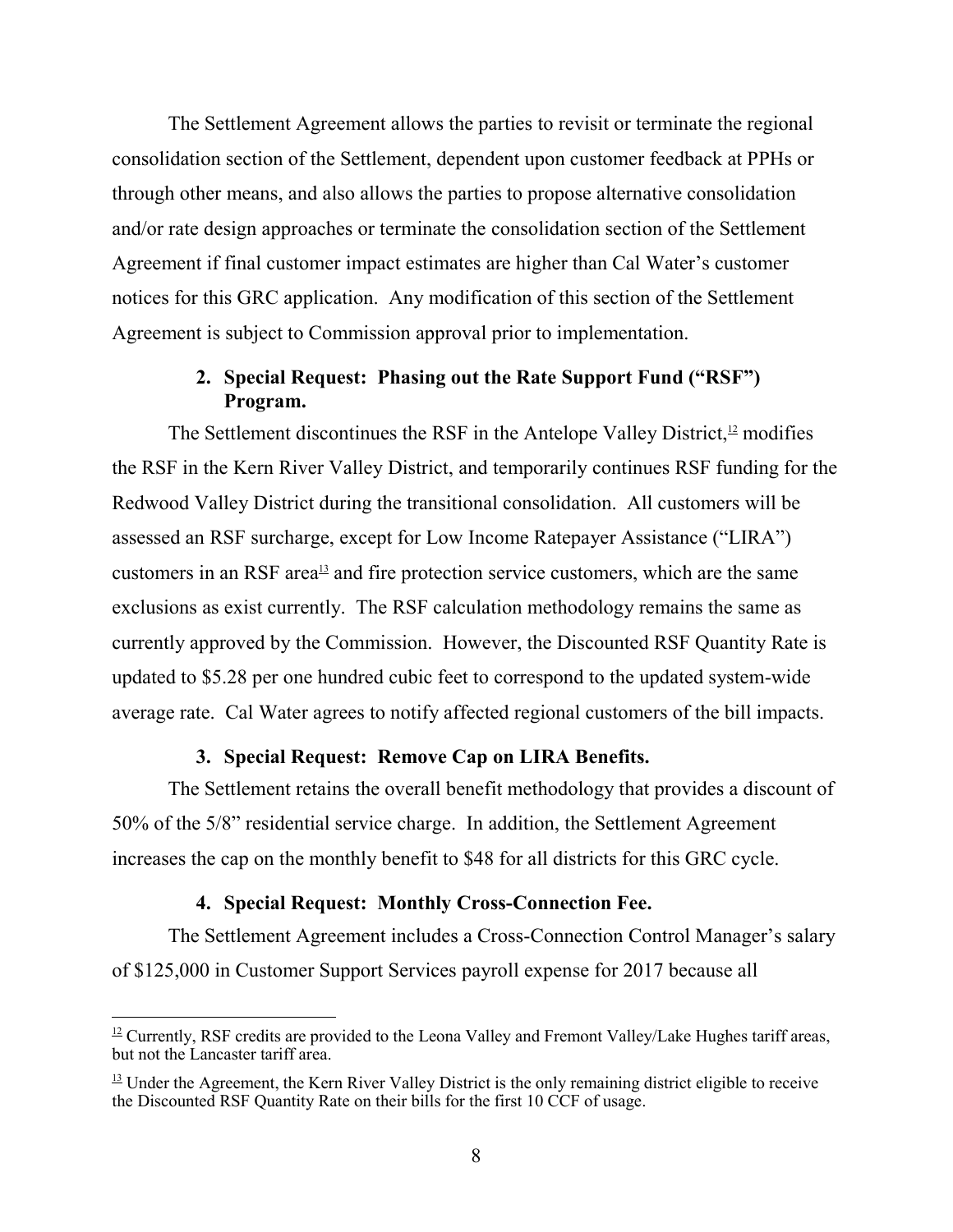customers benefit from an enhanced cross-connection control program, not just customers with an installed cross-connection assembly. Therefore, this cost should be paid by all customers.

### **5. Special Request: East Los Angeles Recycled Water Tariff.**

The Settlement Agreement calculates the recycled water rate using the nonresidential service charge rate that is in effect at the time the Commission adopts the Settlement Agreement. The recycled water quantity rate will be calculated based on Central Basin's recycled water rate, plus the difference between Cal Water's nonresidential potable water rate and Central Basin's potable water rate. The Settlement Agreement supports providing authorization to Cal Water to add a new recycled water tariff for the East Los Angeles District via a Tier 1 advice letter.

## **6. Special Request: Requesting Construction Work in Progress ("CWIP") in Rate Base.**

Under the Settlement Agreement, Cal Water withdraws its proposal to include CWIP in rate base in this rate case. The Settlement Agreement provides that Cal Water will include capitalized financing costs of its projects in project totals consistent with California utility industry practices approved by the Commission and the Commission's Uniform System of Accounts.

# **7. Special Request: Eliminating 10% Cap on Water Revenue Adjustment Mechanism ("WRAM") Amortization.**

Under the Agreement, Cal Water withdraws its request to eliminate the existing annual 10% cap on WRAM/Modified Cost Balancing Account amortization.

# **8. Special Request: Continuation of the Sales Reconciliation Mechanism ("SRM").**

The Settlement Agreement allows Cal Water to keep the currently approved drought SRM methodology in place as a pilot for this GRC cycle. The drought SRM will be reviewed in Cal Water's next GRC. In addition, the Settlement Agreement eliminates the SRM Balancing Account (Preliminary Statement AR) from Cal Water's tariff.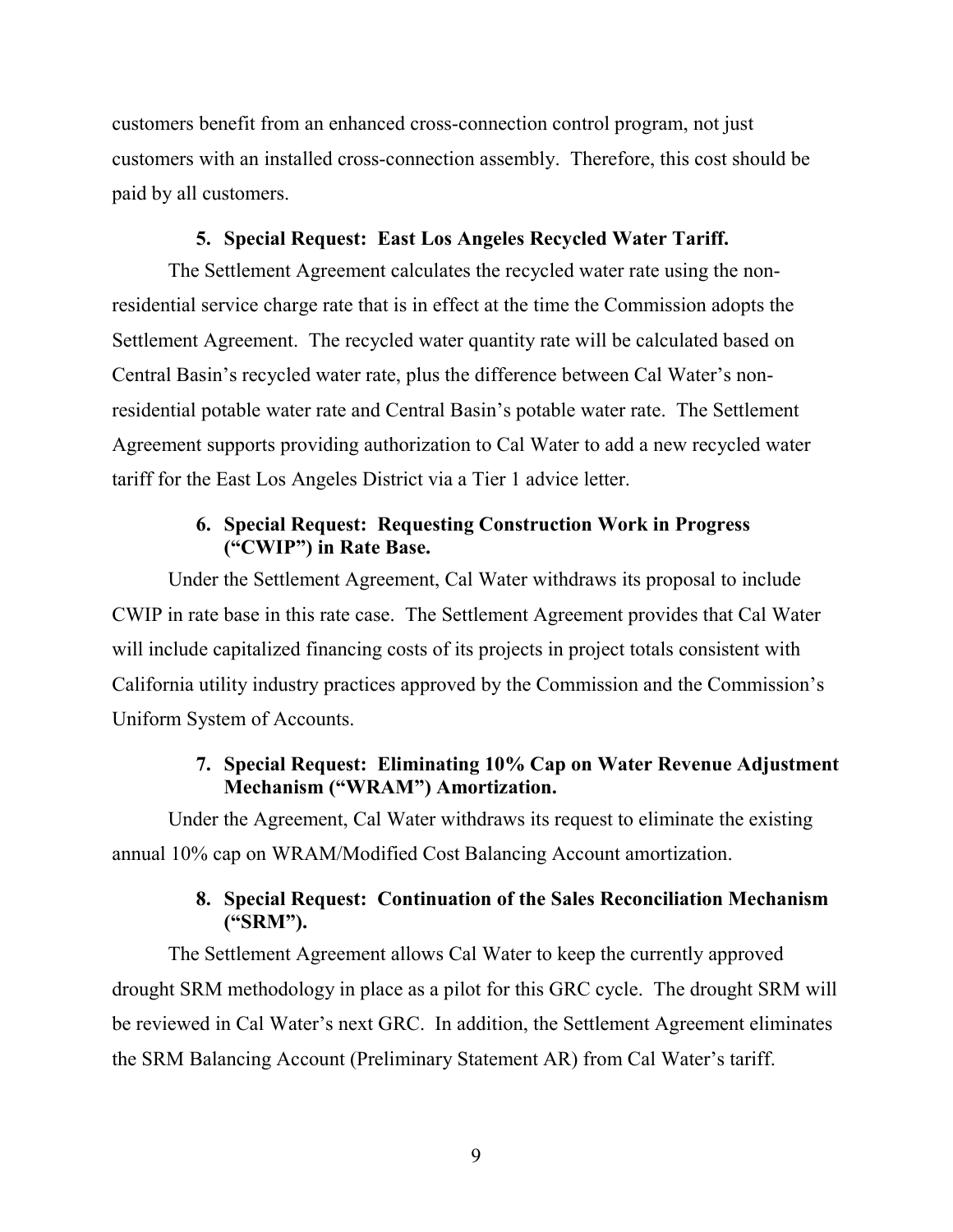# **9. Special Request: Continued Authorization for Balanced Payment Plan.**

The Settlement Agreement gives Cal Water continued authority to implement a Balanced Payment Plan ("BPP") with the same conditions specified in the 2012 GRC Settlement.<sup>14</sup> The Settlement Agreement also provides that, in the event that Cal Water does not implement a BPP in this GRC cycle, Cal Water must re-justify any request for authority to implement a BPP in its next GRC.

# **10.Special Request: Increase in Water Supply Fees.**

The Settlement Agreement modifies the Water Supply Fees and related language in Cal Water's Tariff Rule 15. In some areas, in lieu of any domestic water supply requirement covered under Section C.1.b. of Rule 15, a special facilities fee for water supply will be included in the advance to the utility.

# **11.Special Request: Separate Applications for Building Improvements.**

In this Special Request, Cal Water described four building construction projects that it believed may be appropriate as separate applications filed outside its general rate case cycle. ORA considers this Special Request as "information only." The Settlement Agreement specifies that Cal Water has informed ORA and the Commission of these possible applications in the broader context of a rate case and is not precluded from pursuing such projects via separate application even though recovery for the projects is not specifically discussed in this GRC.

### **12.Special Request: Waiver of Additional Customer Notice.**

Cal Water requested an order from the Commission waiving the notice requirement under Rule 3.2 (c-d) or General Order 96B if the actual escalation year increase in a given district exceeds the rates reflected in notices given to customers for this GRC application.<sup>15</sup> In the Settlement Agreement, Cal Water agrees to withdraw this

 $\frac{14}{1}$  *See* D.14-08-011, Exhibit A (Settlement Agreement) at 26-27.

<sup>15</sup> *See* Exhibit CWS-1, at p. 17.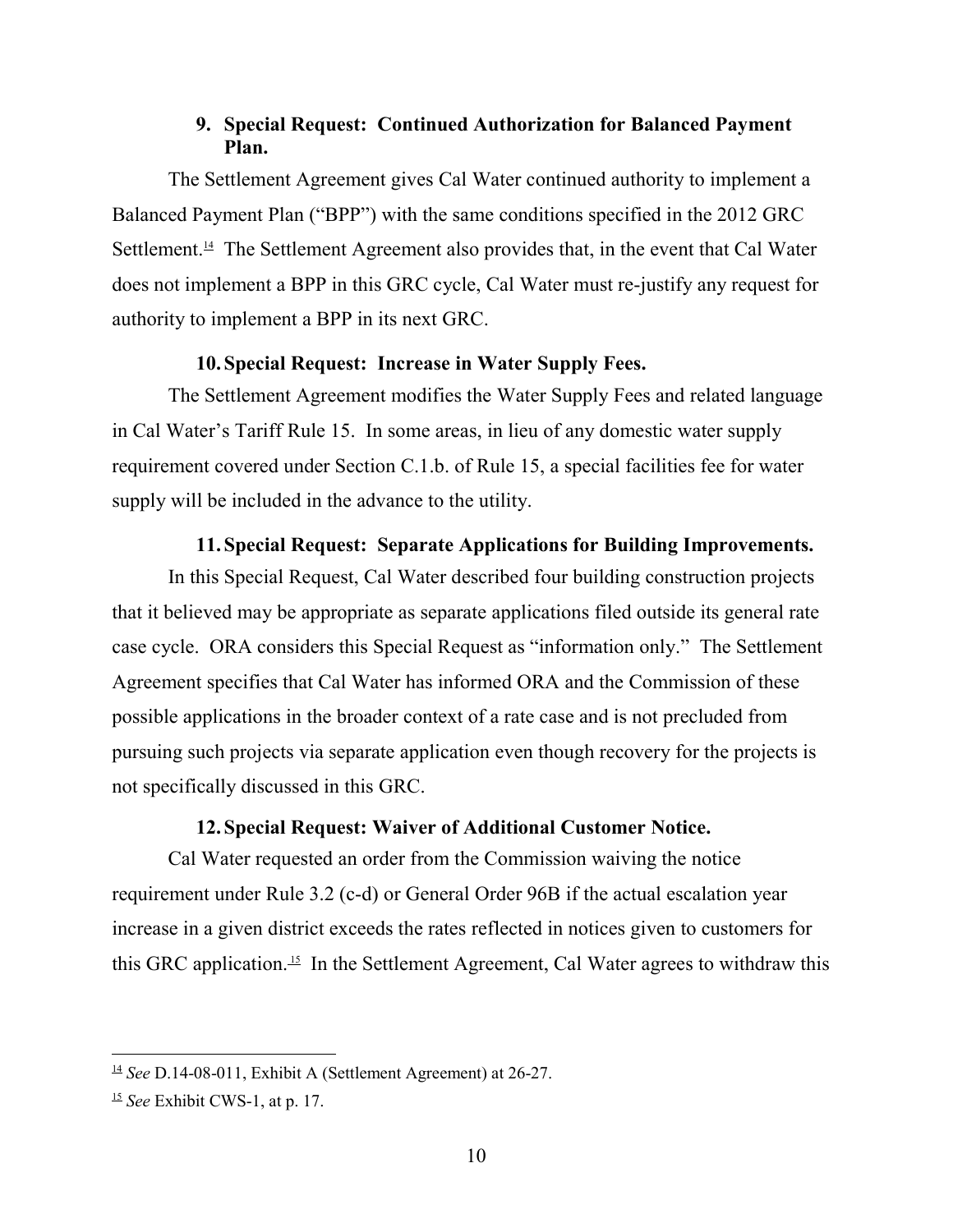request. This ensures that ratepayers will continue to receive notification of the actual escalation year increases in their respective district.

# **13.Special Request: Coordination with Certain Open Commission proceedings.**

To the extent that outcomes in other matters before the Commission impact the rates or tariffs adopted in this GRC, the Settlement Agreement authorizes Cal Water to incorporate those outcomes into the tariffs implemented for this GRC. The Settlement Agreement provides that there are two components for integrating subsequent rate changes into new GRC rates: (1) to correct the "present adopted revenue requirement" that will appear in the Commission's final decision (for the purposes of comparing "present adopted revenue requirement" against the newly adopted revenue requirement); and (2) to ensure that the revenue requirement model used to calculate the new rates includes the rate changes that have been approved since the July 2015 Application.

### **14.Special Request: Permanent Conservation Rate Design.**

The "pilot" conservation rate design that has been in effect for Cal Water since 2008 is considered permanent going forward, without limiting the possibility for future modifications and improvements.

### **15.Special Request: Recognize Subsequent Offsets in Final Rates.**

Revenue requirement changes approved by the Commission after the July 2015 filing of Cal Water's GRC Application will be incorporated into the calculation of new rates. Cal Water will provide a bill insert that notifies customers of the changes utilizing language similar to that specified in the Settlement Agreement.

### **16.Special Request: Additional Memo and Balancing Accounts Requests.**

The Settlement Agreement includes the status and appropriate disposition of Cal Water's balancing and memo accounts, including modification and elimination as appropriate.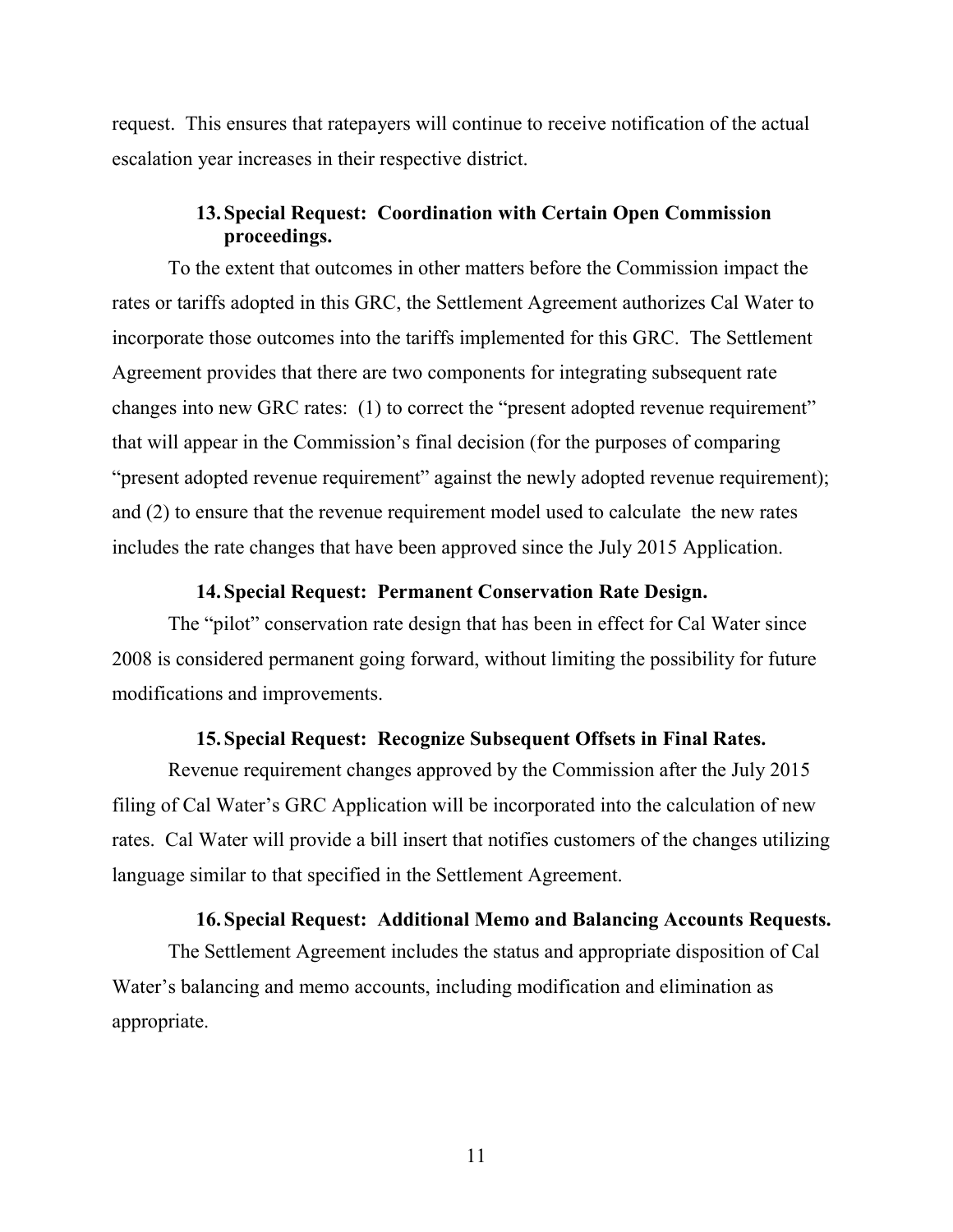#### **17.Special Request: Permanent Credit Card Program.**

The Settlement Agreement refunds \$74,307 in the Credit Card Pilot Program Memorandum Account to customers as a credit via the filing of a Tier 2 advice letter. The Settlement Agreement recommends permanent authorization of Cal Water's credit/debit card payment program and elimination of the related memo account after the credit is given. When the amortization period is complete, and the remaining amounts are rolled over into the District-Specific Balancing Accounts, Cal Water may file a Tier 1 advice letter to eliminate Preliminary Statement J2.

#### **18.Special Request: Temporary Metered Service Tariff.**

The Settlement Agreement includes a new temporary metered service tariff which allows for the collection of a \$2,400 deposit for a hydrant meter with a backflow assembly (for preventing cross-connections). The Settlement Agreement recommends that Cal Water be authorized to add a tariff for temporary metered service via a Tier 1 advice letter that is substantially similar to the draft provided in Attachment 6 of this Settlement Agreement. .

#### **19.Special Request: Public and Private Fire Protection Tariffs.**

The Settlement eliminates the Public Fire Hydrant Tariffs and consolidates all other Fire Protection Tariffs under a single Schedule. Cal Water will implement a new tariff, applicable to all areas, that applies to all fire protection services for governmental and privately-owned properties receiving service for on-site fire sprinklers, stand pipes, fire hydrants, or any other fire protection system that are not owned and maintained by Cal Water, but that are connected to the water system for fire protection purposes only.

### **20.Special Request: Rule 15 (Main Extensions) Clarifications.**

The Settlement Agreement modifies the existing Tariff Rule 15 to clarify the applicability and requirements for Main Extensions. The proposed changes clarify confusing and contradictory language, close unintended loopholes, and update conservation and tax sections. The Settlement Agreement acknowledges that modifications to Rule 15 in this GRC do not preclude the issue from being addressed in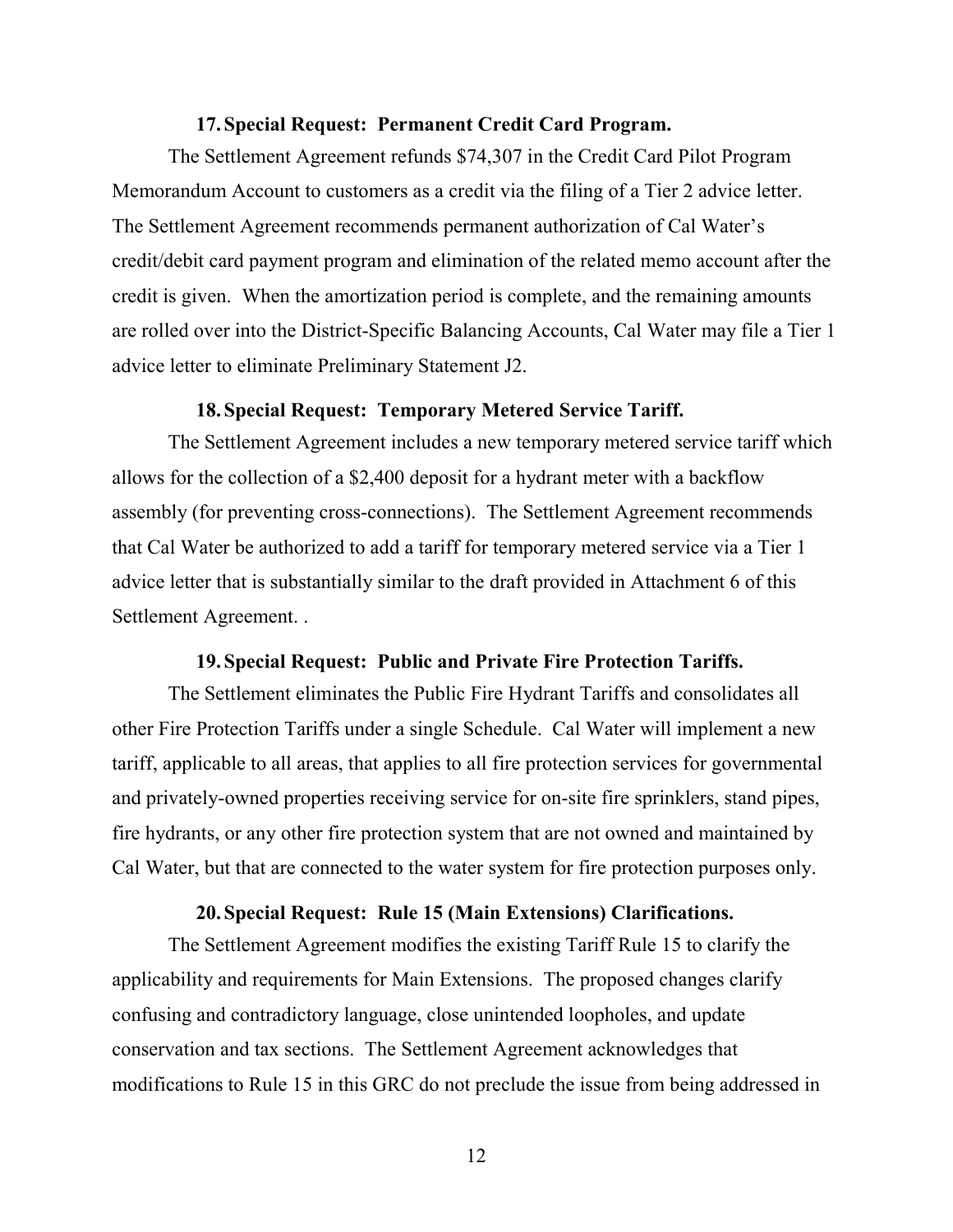an industry-wide proceeding, and agree to modify Rule 15 with language that clarifies the rule. Cal Water should be authorized to add a modified Rule 15 via a Tier 1 advice letter that is substantially similar to the draft provided in Attachment 6 of this Settlement Agreement.

# **21.Special Request: Water Quality Finding.**

None of the Parties allege that there are any violations of General Order 103-A that Cal Water has failed to address. The Settlement Agreement recommends that the Commission grant Cal Water's Special Request by finding in its decision that Cal Water meets all applicable state and federal water quality requirements.

# **C. Whether there are any safety considerations pursuant to Pub. Util. Code § 451 raised by Cal Water's Application.**

The Settling Parties considered whether Cal Water's Application presented any safety concerns and are not aware of any existing safety concerns. The terms of the Settlement Agreement allow Cal Water to continue to provide safe and reliable water service at reasonable rates.

### **IV. MATERIAL ISSUES STILL IN DISPUTE**

The following issues will be addressed in briefs by interested parties:

# **A. Escalation and Attrition Year Filings**

The Settling Parties were not able to resolve the issue of whether the Commission should require Cal Water to file separate advice letters for each district, proposing new revenue requirements and corresponding revised tariff schedules for Cal Water's 2018 and 2019 attrition filings.<sup>16</sup> The Settling Parties have agreed that this issue will be addressed in briefs according to the schedule established during the August 17, 2016 telephonic status conference.

 $\frac{16}{16}$  A.15-07-015, Exhibit ORA-1 at 50, lines 10-13.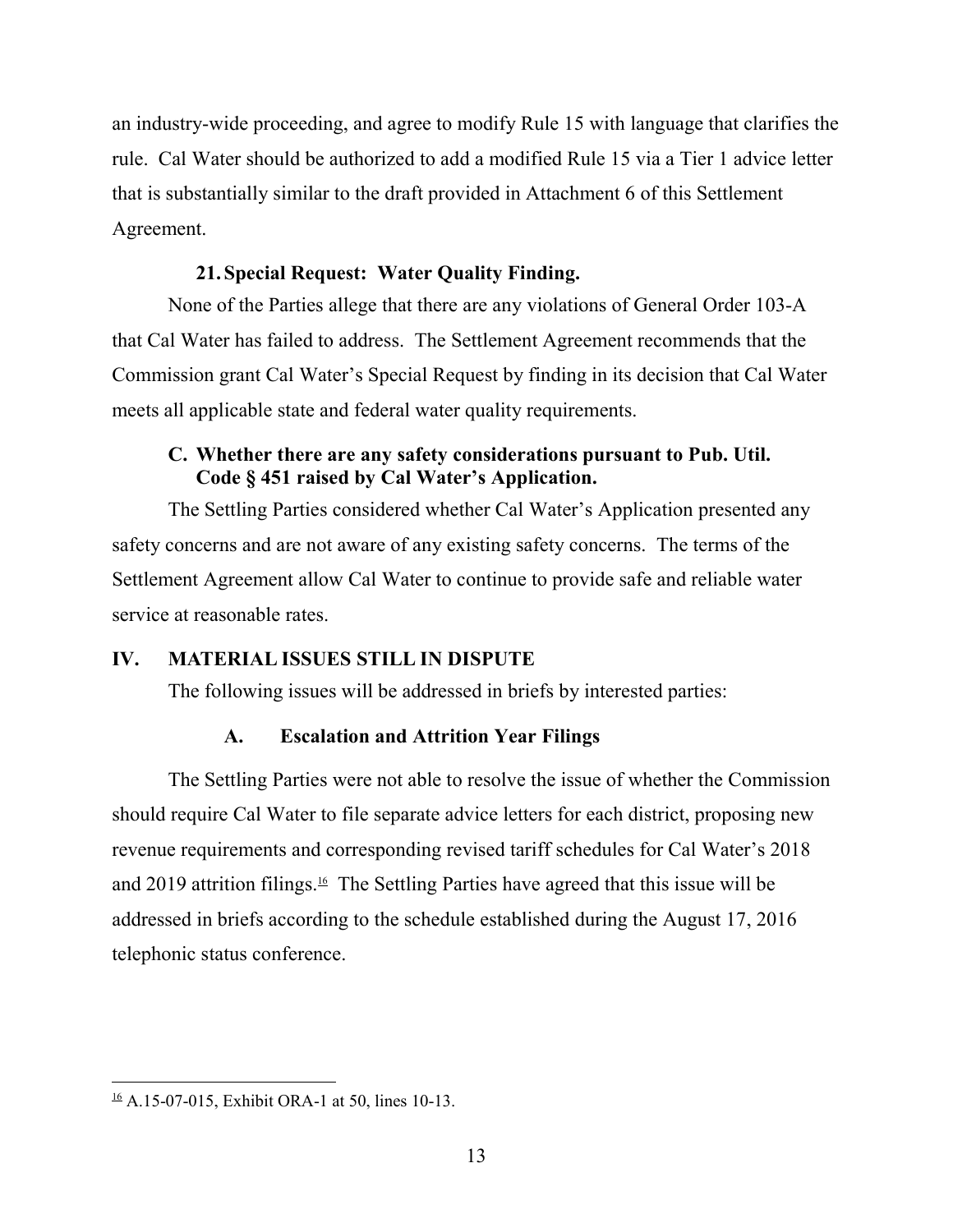#### **B. Recovery for the South Bakersfield Treatment Plant**

While cost recovery for the South Bakersfield Treatment Plant ("SBTP") has been resolved by Cal Water and ORA, the City of Bakersfield continues to contest the issue. Accordingly, Cal Water and the City of Bakersfield have reserved the right to submit briefs on the SBTP issue.

# **V. THE SETTLEMENT AGREEMENT IS REASONABLE, CONSISTENT WITH THE LAW, AND IN THE PUBLIC INTEREST**

Commission Rule 12.1 requires that a settlement be "reasonable in light of the whole record, consistent with law, and in the public interest." The Settlement Agreement meets these requirements.

### **A. The Settlement Agreement is Reasonable**

The Settlement Agreement is a reasonable resolution of the issues presented in this proceeding. The Settling Parties have entered into the Settlement Agreement based upon extensive independent investigation and analysis performed by each Party's respective representatives with expertise in various issue subject areas and the record in this proceeding. The Settling Parties have fully evaluated their respective issues and the record in this proceeding and find the Settlement Agreement to be a reasonable and fair resolution of all of the issues addressed in the Settlement Agreement. Further, the Settlement Agreement is supported in its entirety by Cal Water and ORA and for specific issues by the CWUC, The City of Visalia, the County of Kern, Mr. Groover-Merrick, LVTC, and Mr. Young, as defined in Section I.A of this motion. .

#### **B. The Settlement Agreement is Consistent with the Law**

The Settling Parties are aware of no statutory provision or prior Commission decision that would be contravened or compromised by the Settlement Agreement. The issues resolved in the Settlement Agreement are within the scope of this proceeding. The Settlement Agreement will result in just and reasonable rates.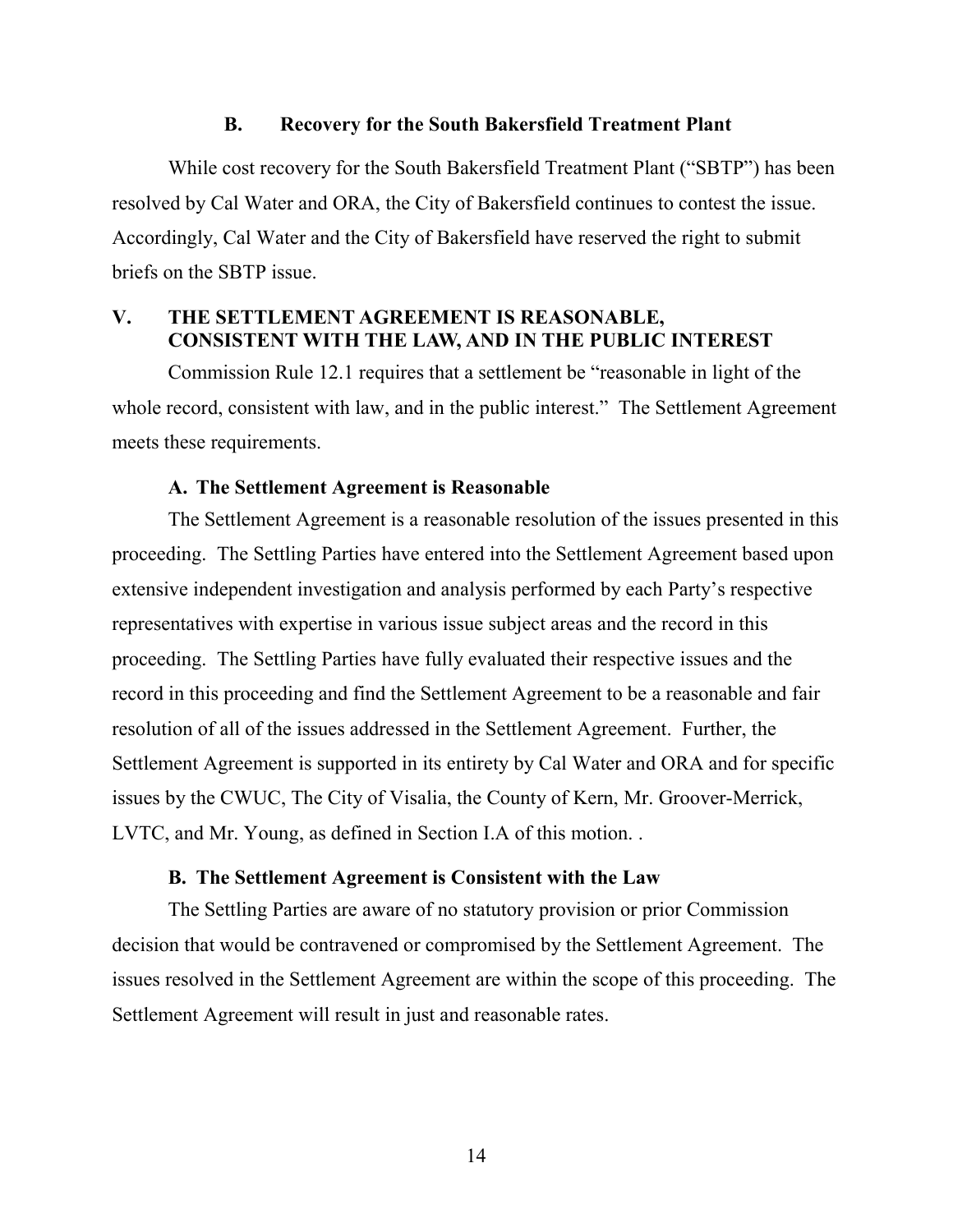#### **C. The Settlement Agreement is in the Public Interest**

The Commission has held that a settlement that "commands broad support among participants fairly reflective of the affected interests" and "does not contain terms which contravene statutory provisions or prior Commission decisions" serves the public interest.<sup>17</sup> In this proceeding, the primary public interest is the delivery of safe and reliable water service at reasonable rates. The Settlement Agreement advances this interest by ensuring that Cal Water will continue to provide consumers with safe and reliable water service at reasonable rates.

Moreover, the Commission has expressed a "strong public policy" in favor of settlements.<sup>18</sup> This policy supports many worthwhile goals, including the reduction of litigation expenses, conservation of scarce Commission resources, and risk reduction relating to unknown and potentially unacceptable litigation outcomes.19 As the Commission has recently stated:

> This strong public policy favoring settlements weighs in favor of our resisting the temptation to alter the results of the negotiation process. As long as a settlement taken as a whole is reasonable in light of the record, consistent with the law, and in the public interest it should be adopted.<sup>20</sup>

Here, Commission approval of the Settlement Agreement will provide for the speedy resolution of contested issues, will save the Settling Parties unnecessary litigation expense, and will conserve Commission resources. The Settling Parties have offered extensive testimony and exhibits in support of the Settlement Agreement and have considered all affected interests. The Settlement Agreement reasonably resolves all disputed items in this proceeding with the exception of the escalation and attrition year filings, and the South Bakersfield Treatment Plant with regard to the City of Bakersfield.

<sup>17</sup> *Re San Diego Gas & Elec.*, Decision 92-12-019, 46 CPUC 2d 538, 552.

<sup>18</sup> *See* Decision 05-03-022.

<sup>19</sup> *See* Decision 08-01-043.

 $\frac{20}{1}$  *Id.* (citing Decision 92-12-019, 46 CPUC 2d 538, 553).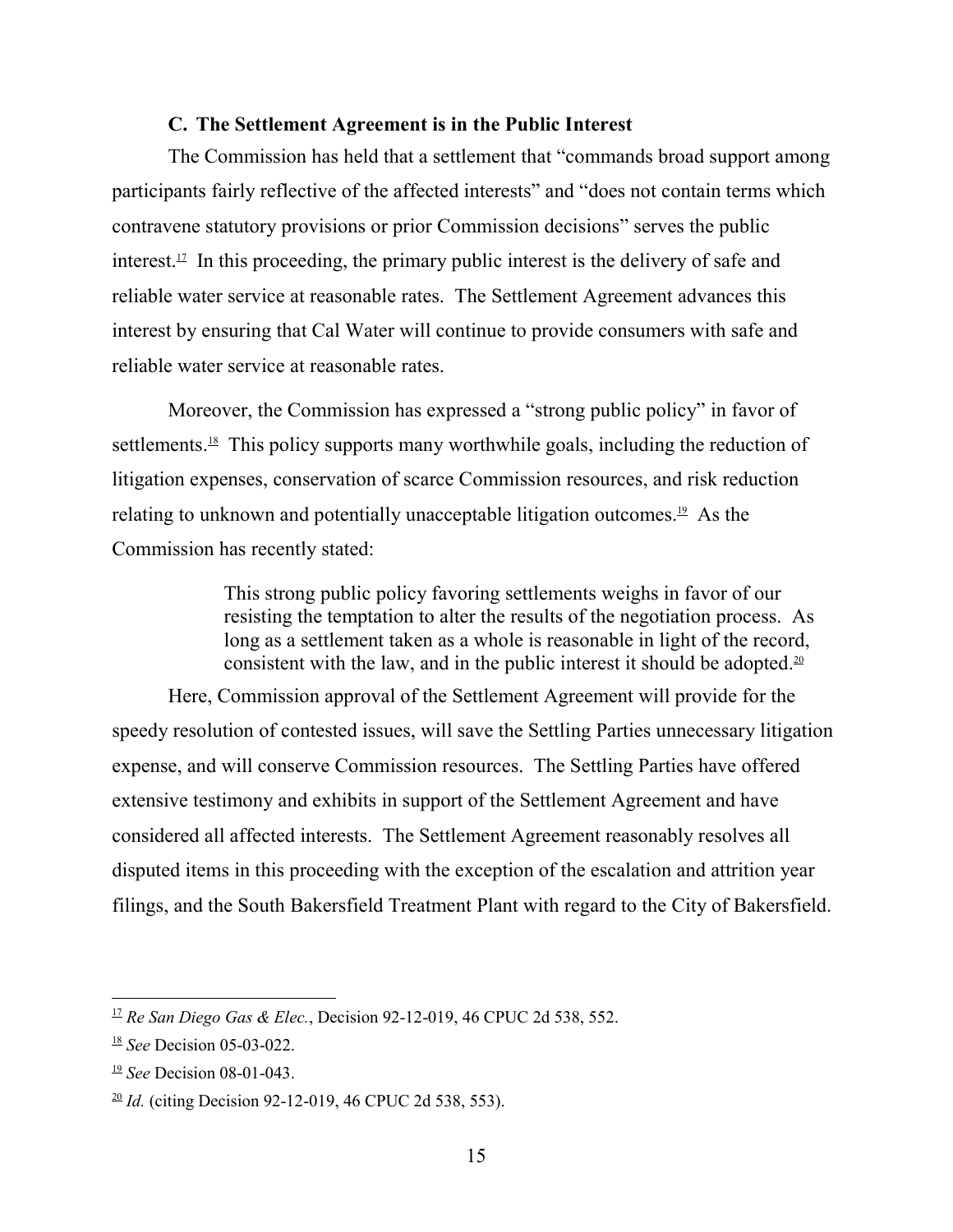The Settlement Agreement will allow Cal Water to continue to provide safe and reliable water service at reasonable rates.

For the foregoing reasons, the Settlement Agreement is reasonable in light of the whole record, consistent with the law and is in the public interest.

# **VI. CONCLUSION**

For the reasons stated herein, the Settling Parties request that the Commission adopt the Settlement Agreement in the form attached as Exhibit A of this Joint Motion.

Respectfully submitted,

| OFFICE OF RATEPAYER ADVOCATES                                          | <b>CALIFORNIA WATER SERVICE</b>             |
|------------------------------------------------------------------------|---------------------------------------------|
|                                                                        | <b>COMPANY</b>                              |
|                                                                        |                                             |
|                                                                        | By: $/s/$                                   |
| Christa Salo                                                           | Natalie Wales                               |
| <b>Staff Counsel</b>                                                   | <b>Regulatory Counsel</b>                   |
| California Public Utilities Commission                                 | 1720 North First Street                     |
| 505 Van Ness Avenue                                                    | San Jose, CA 95112                          |
| San Francisco, CA 94102                                                | 408-367-8566                                |
| 415-703-5462; sk6@cpuc.ca.gov                                          | nwales@calwater.com                         |
|                                                                        |                                             |
| <b>JEFFREY YOUNG</b>                                                   | <b>LEONA VALLEY TOWN COUNCIL</b>            |
|                                                                        |                                             |
| By: $\frac{1}{s}$                                                      | By: $/s/$                                   |
| Jeffrey Young                                                          | Peggy Fuller                                |
| 473 Woodley Place                                                      | Chairman, LVTC Water Committee              |
| Santa Rosa, CA 95409                                                   | <b>PO Box 795</b>                           |
| 707-538-7031; jffyng@gmail.com                                         | Leona Valley, CA 93551-7315                 |
|                                                                        | $(661)$ 270-0771; pfuller@leonavalleytc.org |
|                                                                        |                                             |
| <b>CITY OF VISALIA</b>                                                 | <b>COUNTY OF LAKE</b>                       |
|                                                                        |                                             |
| By: $\frac{ s }{\sqrt{1 + \frac{1}{s}} \cdot \sqrt{1 + \frac{1}{s}}}}$ | By: $\frac{ s }{s}$                         |
| Michael Olmos                                                          | Anita Grant                                 |
| City Manager                                                           | Office of the County Counsel                |
| 220 N. Santa Fe Street                                                 | 255 North Forbes Street                     |
| Visalia, CA 93291                                                      | Lake County, CA 95453                       |
| 559-713-4332; molmos@ci.visalia.ca.us                                  | Anita.Grant@lakecountyca.gov                |
|                                                                        |                                             |